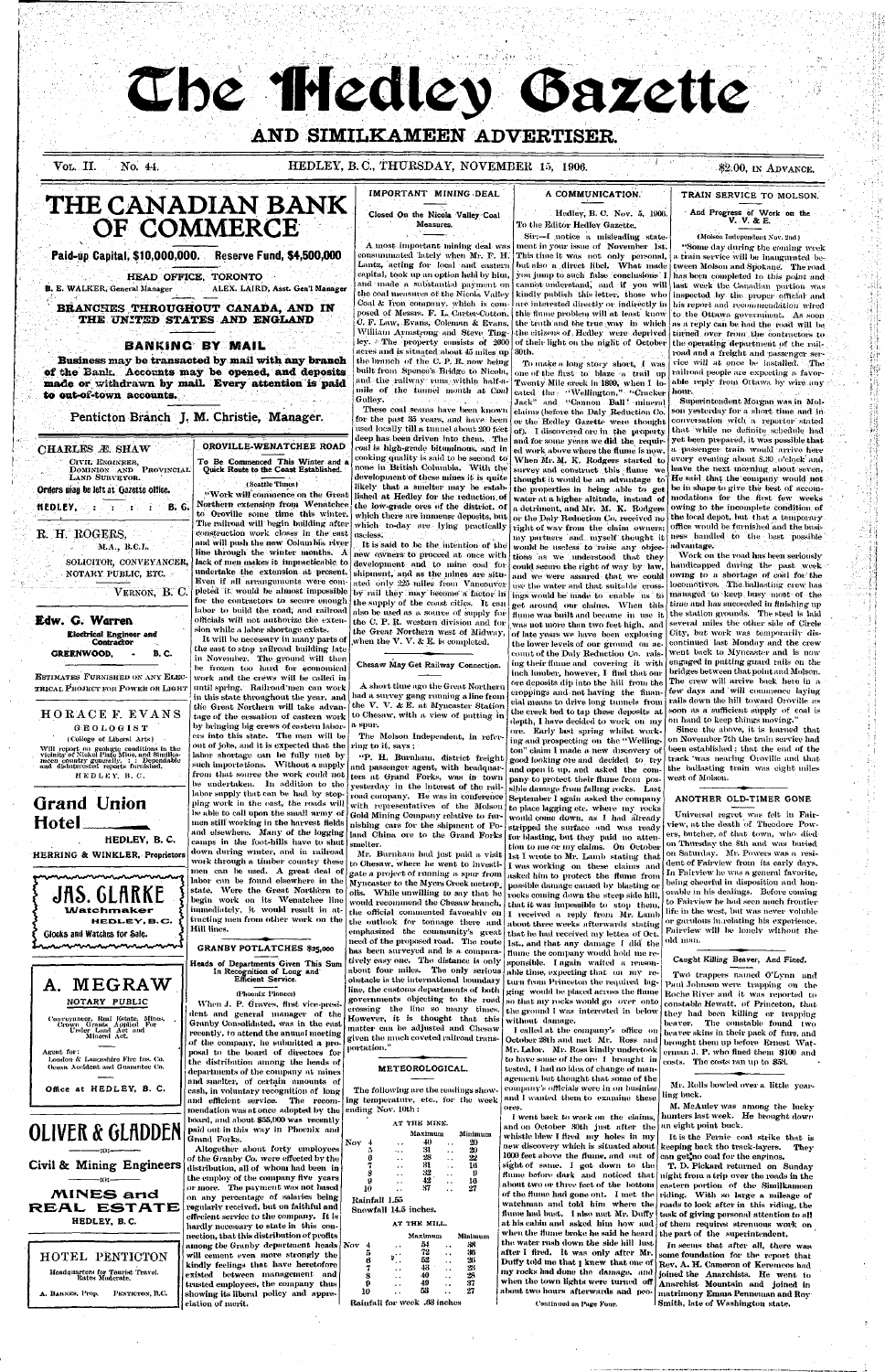#### THE HEDLEY GAZETTE, NOVEMBER 15, 1906.



# She Ibedlcy Gazette

#### **and**

#### Similkameen Advertiser.

Issuet on Thursdays, by the HEDLEY GAZETTE **l'UINTINfi ANII Pl'ltl.lSIII.N'fi COMI'A.VV.**  l'harrien, at Hedley, B.C.

#### Subscriptions in Advance

l'(: Vc.-ir. **. ,.!?'J.0C**  •Six' .Months... **. . . 1.00** 

#### Advertising Rates

Measurement. 12 lines to the inch.

- Transient Advertisements—not exceeding one  $\begin{tabular}{l|c|c|c|c|c|c|c|c} \hline if\text{beh. 81.00 for one insertion, 25 cents for tere-  
each subsequent insertion. Over one inch, 16 cents per line for each subsequence inser, with  
cells per line for each subsequence inser, 5, with  
Transients payable in advance. \hline \end{tabular}$
- Contract Advertisements—One inch per mouth. Sl.:.V>: over I inch and up to I inches. §1.00 per. inch 'permonth. To constant, advertisers raking larger space than four inches, on application, rates will be given of reduced<br>charges, based on size of space and length<br>of time.

Land Notices—Oortiticales ofiiiiproveiiient. etc. *\$7 Ml* for liO-day notices, and So.OO for 30-day novices.

Advertisements will he changed once every 'month if advertiser desires, without any extra charge. For changes oftcner thats once a month the price of composition will lie -charged at regular rates.

Changes for contract advertisements .should

A MEGRAW,

Managing b'ditor.

The production or copper in other  $s$  than the United States, than 50% of the European demand, is known to be increasing very slowly, more rapidly during the past five  $\frac{1}{2}$  vers then moduction years tha n production .

These are some of the chief conditions to be met with in connection with the copper industry of the world at the present time, and it naturally suggests a number of questions, of

which two or three are of more than  $|$  supreme interest to the people of  $|$ British Columbia. These are : Are

Full Moon .'New Moon Last quar. **With the Pirst quar** *Mi0*  190(5 NOVEMBER 4 1906 Sun. Mon. Tues. Wed. Thu. Fri. Sat. -2 8  $\sqrt{7}$ 8 9 10 (i **o**  .12  $\sqrt{14}$ 15 1(5 17 11- ,18. .19 20 22 lS 21 28 **2t**   $25$ **•>**!7 **7**  .28 29 80

#### A GOOD RECORD

It is doubtful whether any other riding in the province can render as good an account of the expenditure on roads during any parliamentary term for the amount expended, as that shown in the Similkameen riding in the term that is nearing its close. Many important sections that were absolutely without communication by wagon or other vehicle, during lengthened periods in each year, are now provided with transportation facilities, and the general condition of existing roads very much improved. The road mileage of the riding is very Princeton with two hotels has had a large, and the wonder is that the appropriations, large as they may seem to other ridings that were not given nearly so much, have been able to accomplish what they have done, stance, that had been so grossly hungled by previous governments und large  $\vert$  ties ' Act -before -this -legislative -aid sums of money squandered without affording relief to the mine-owners and ranchers who were there immured and whose properties, no matter  $\lfloor$  no doubt that they will get the same  $\rfloor$  discovered and located, the owners  $\lfloor$ how valuable they might be, were legislative assistance. Why then do temporarily useless to them. Within they blame Mr. Shatford? Hedley, a-vear after the present government  $|$  too, is getting a new -school, but this assumed control, the road was completed all the  $\text{way to Carmi},$  and as The government never provided any soon is completed, the mine-owners of  $\vert$  other school building  $\vert$  in  $\vert$  Hedley, and the West Fork took hold in a manner that must call forth the commendation of everybody who admires pluck and progress. Although a fifty mile haul lay between them and the nearest railway point at Midway, they began taking out ore and shipping it to the smelters, giving employment to miners and teamsters and making money for themselves and the province in return for the road that had been built for them. Over on Rock Creek an unsatisfactory situation with regard to roads had existed for years, but has now been adjusted in a manner well calculated to suit the wants of that locality, and at a moderate cost. The former government had started in to build  $\vert {\rm a} \vert$  have too much sense to blame the peopiece of road from McKinney to the Rock Creek Plateau near the forks. This would not only afford facilities Princeton people are too fair-minded for the shipment of ore from the Day-  $\vert$  to share the Star's views in -this- mat- $\tan$  and other properties along the  $\tan$ .

ridge lying between the north and south forks of Rock-Creek, but would cut several -miles -off -the distance  $\mathbb{R}^2$  in-

tervening between McKinney and Midway. The road was almost built but lacked the necessary work to complete, and it lay there year after year without being of benefit to anyone, There was also on the main road between Rock Mountain and Midway/an almost impossible grade, which from  $|$  to is a device of the middle man and  $|\cdot|\widetilde{\blacklozenge}|$ top'to bottom -was something -over 14 | not of the producer. It is an unhealthy  $\mathbf{i} \in \mathbf{S}$ per cent, and in places over 25 per cent grade, But its worst feature was the narrowness of the grade and the very steep embankment. Every winwhen farmers' sleighs, were sliding  $|$  off  $|$  olist and  $e$  its derivation is therefore  $|$ the grade and going over the steep bank, endangering life and -property.

It was to avoid this grade that the  $\mid$ new McKinney road was -being -taken is generally based on supply and de-  $\vert$ by way of White Bar. But the building of the V. V. & E. altered condistation for all residing on Rock Moun-Hucrease  $\,$  in Tronsumption without a attention for that week's issue.  $\frac{1}{2}$   $\frac{1}{2}$   $\frac{1}{2}$   $\frac{1}{2}$   $\frac{1}{2}$   $\frac{1}{2}$   $\frac{1}{2}$   $\frac{1}{2}$   $\frac{1}{2}$   $\frac{1}{2}$   $\frac{1}{2}$ tions in that vicinity very materially, making McBride's the nearest railway ; becoming scarce by reason of a steady

> western end of the Rock Creek plateau. **I • • ••**  I are new metrum y road has now been the "market and they" more or less  $i$  taken over the south fork of Rock succeed until the producer and genuine Creek by join on to the mount accom-Creek to join on to the Rock Moun- consumer are able by discovery to in-

tain tana and *the side* grade *he* the crossing is being changed. The divide between Keremeos Creek  $\vert$  and the present supply on  $\,\mathrm{hand.}$ constructed that have provided outlet for important settlements, such as

roads were executed. The western portion of the riding has witnessed the construction of var-  $\frac{1}{2}$  which country is responsible for more ious new roads, including the Copper Mouutain road betaseen Princeton and works of road construction in the riding. There has also been considerable work en One Mile and Five Mile creeks, and much more planned out to be executed in that locality. Copper Mountain, and the Bear-Creek much more slowly than consumution, road to open up the camps on Bear while copper consumption in the Creek, this being one of the principal United States has increased much

The Princeton Star blames Mr.

#### Copper and Its Outlook.

#### By Horace F. Evans.

witnessed mishaps on this hill and is therefore a FLAT of the monop- $\frac{1}{2}$ The inflation of certain phases of the copper industry might have been expected in these days of short-cut methods to wealth and the high pressure which governs the man that believes, wealth is the chief end of -creation. Inflation is a device of the schemer and it is not a genuine substitute for discovery and production. stimulus that well informed people oftener dislike than appreciate, and since it is a mere make-shift, ephemeral in character and vicious in prineiple, it does not add to production uncertain because it' at 'once' autagon- $\,$ izes the producer and the genuine ' consumer.

 $\frac{1}{4}$  tain, at Camp McKinney and on the corresponding increase in production, The price of a commercial product mand, and when an article is known  $\pm$  to be plentiful its production depends on the question of demand, but when it is known that a natural product is the inflationist and the monopolist at once seek the opportunity of circling crease the supply.

> The industrial press of late is filled with articles on the outlook of copper

and the Okanagan has received atten- Statisticians of repute admit that tion and various pieces of new road the United States is not keeping up to Shingle Creek and Maroon Valley,  $_{\rm out}$  of a total of 328,555 tons, compared while extensive -repairs -on--existing [with a total production of  $214,\!657$  tons: its average shipments. Up to the year ended Sept. 30,  $1906$ , that  ${\rm country}$  $\vert$  sent to Europe 195,772 tons of copper in 1908-4 and 217,068 in 1904-5.

> recording certificates of work done on the<br>above claims, the sum of one hundred and seventy-two dollars and seventy-live cents

NOTICE IS HEREBY GIVEN that 60 days<br>Commissioner of Latends and Works for permission to purchase 160 days<br>sion to purchase 160 acres of pasture land de-<br>seribed as follows: Commencing at the N. E.<br>centroc of Lot.<sup>1292</sup>, t to point of commencement. M. DALY

Keremeos B. C., Sept. 15, 1906 - 37-9

The Gazette and the Mining World for Jfi8.00 pe r year.

 $\mathbf{Y}^{OU}$  is have expended for assessments and for the<br>coording certificates of work done on the above claims for the years<br>likelihood and the<br>above claims for the years 1901-1905 and 1905-<br>1906, the sum of two hundred all costs of advertising. If you fail or refuse to contribute such amount, including advertising, within sixty days from date of first publication<br>of this notice in the Hedley Gazette, your inter-<br>est will become vested in 1110 your co-owner,<br>under the provisions of the "Mineral Act and Amending Acts."

Dated this 13th day of November, 1906. 31-1 THOS. BRADSHAW.

NOTICE IS HERENY GIVEN that 60 days<br>commissioner of Lands and Works for purins<br>commission to purchase 80 acres, more or best, of pas-<br>tore hand situated as follows : Comencing at<br>the band situated as follows : Comencing at G. M. ALLISON

Keremeos B. C. Sept. 15th. 1906 37-9



Shatford for the expenditure of some money in Hedley this year. It is true but then Princeton has had a lock-up all along. Why, then, should the Star object to Hedley, with six hotels, get-

Take the Kettle River road for in- [larger sum to comply with the reple of this town had to put up a much quirements of the Benevolent Socie- porations that might be named have Works for permission to purchase the followcould be secured. Should Princeton or any other place in the riding put up a like amount for a hospital, there is unless, in the case of those actually  $\frac{1}{N}$ . HENRY F. SOFTLEY,  $\frac{1}{N}$  ,  $\frac{1}{N}$  ,  $\frac{1}{N}$  ,  $\frac{1}{N}$  ,  $\frac{1}{N}$  ,  $\frac{1}{N}$  ,  $\frac{1}{N}$  ,  $\frac{1}{N}$  ,  $\frac{1}{N}$  ,  $\frac{1}{N$ was coming to Hedley all the time. now that the school accommodation  $\left|$  in Princeton has become inadequate, the people of Princeton have seen that sumption is increasing more rapidly  $\left| \frac{\text{mg} + \text{m} \text{ acres}}{\text{Data}} \right|$  and  $\text{a} \text{pm} \text{ms}$  is the day of Oct. 1906 camps that are tributary hereto. One its uses can never lessen and while the  $\left[\mathbf{C}^{\mathrm{AMF}}_{\mathrm{abs}}\right]$ get them the necessary accommodation whenever the matter was brought to his attention. Hedley, too, is getting a wagon road to the mining of the very first new roads which Mr. Shatford had built in this riding was

the portion of the road giving Princeton connection with Copper Mountain. Princeton gets this in the Government's first vear; Hedley waits until the end of the third year. Wherein then has Hedley wronged any other portion? But the, people of Hedley ple of Princeton for anything the Star may say, for it is well-known that

that a lock-up is being built in Hedley,  $\vert$  plural term 'is used because there are  $\vert$ the present prices of copper perman $ent?$  Are these figures  $-$  and the various grades and kinds-stable, or will they not take a sudden leap and go down to the figures measured by one-half the present rates?  $\operatorname{Again}$  : ting a lock-up at this late hour, when Will not the stimulus which high lock-up for years. It is true that Hed-  $\vert$  in increased production, for is it not a ley is drawing some money from the fact that there are now known to be provincial legislature towards a hos-<br>and the Shutllengen number and in the shape provincial against towards a bos-1 the Similkameen country and in other pital, but in order to get this the peo-1 more of the continent, which are not. parts of the continent, which are not. even located, let alone worked, and is  $\frac{1}{2} N^{OTICE}$  IS HEREBY GIVEN that sixty it not a fact that certain copper cor-  $\frac{1}{2}$   $\frac{1}{2}$  mo, the Chief Commissioner of Lands and it not a fact that certain copper corporations that might be named have adopted the policy of belittling these  $\vert$ deposits because they do not wish to a position to secure these deposits Ritchie's purchase, in the Similkameen Divi-<br>- unless in the supe of these actually sion of Vale District. unless, in the case of those actually a r e willin g t o sell the m for a beggarl y ' Penticton. Sept. -'7th. lUOfi price-' and the contract of the contract of the contract of the contract of the contract of the contract of

> The more the outlook- of the copper  $\{$ market of the world is investigated, the more convincing are the facts that

Copper has always been a coming metal and its supremacy is not effemeral, but permanent. Its increased uses are an evidence of a highly advaneing industrial condition. As a metal

its uses can never lessen and while the  $\mid$  CAME to my ranch on Kruger–Mountain  $t$  is used in the lay stallion art of copper smelting is one of the perfection of that art has not yet been [auction to cover.expenses.<br>Deted this 22nd day of Oc , , ., .. . ..... . ' . reached—th e ar t itself, like th e metal . • .. ... .  $\frac{1}{2}$  is advancing along the Appian Way  $\frac{42-45}{2}$  THOMAS LACEY, Fairview, B.C. of industrial greatness.

The demand for copper being then greatly in excess of the supply, and there being known deposits of copper having great values in the newer portion of the international mineral zone. known as the Similkameen country, it belongs to the people of British Columbia, to see that the copper deposits of the Similkameen are developed, and exploited in such a way as will conduce best to the welfare and happiness of the people.

art of copper smelting is one of the weighing about 950 pounds, branded "IC"<br>that has more that inducted was at is domected on left shoulder. If not claimed best known to industrial main, the within thirty days, will be sold by public

. Dated this 22nd day of October, 1906.

to whom he may have transferred his interests in tlie Maple Leaf and Long Shot mineral claims, situated on Dividend Mountain, in the Osoyoos Mining Division of

# NOTICE.

## NOTICE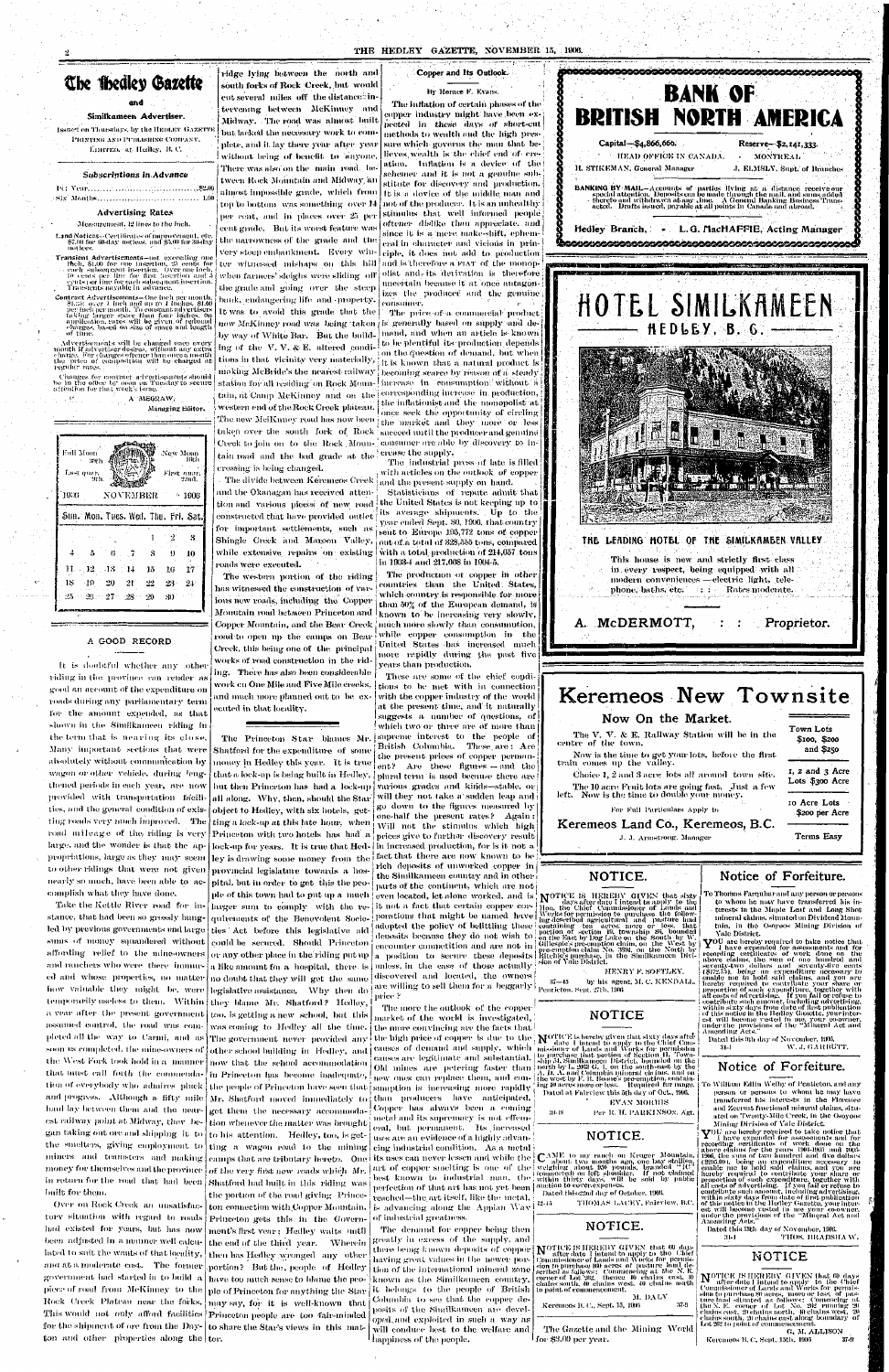#### THE HEDLEY GAZETTE, NOVEMBER 15, 1906.

## Town and District.

The saw-mill is in operation these days getting a stock of lumber ahead,

Better quit fishing for a while. November 15th is the last day for catching' trout.

A dance will be held in Fraternity hall on Friday evening to which all are. invited.

Gilbert Mohr, of Entlerby. came in on Tuesday to take a position in  $J. A.$ Schubert's store.

Mr J. H. Kennedy, of the V. V.  $\&$  E is in town accompanied by Mrs. Kene dy and Mrs Milliken.

Hedley has had two nights of Egyptian darkness this week because of three lengths of the flume  $\phi$  going out. Geo Sproule has been appointed provincial constable and chief licence inters at Osoyoos.

Mr. Bailey's thesis which possibly should have been run as a serial, is responsible for crowding out considerable more interesting matter.

The hospital has been given a prim ing coat of paint.

The special meeting of the Licence Commissioners for the Nicola licensing district which was to take place .on Thursday last has been postponed until Thursday the 22nd.

spector for S. E. Yale, with headquar-  $\vert$  His predecessor, Mr. Penwell took, his Charlie. Reveley Iras taken charge of the Nickel Plate store and entered on his duties at the beginning of the week. departure on Monday last.

Miss Anna Brown of New Westminster, arrived on Tuesday's stage, and will remain in town some time. the guest of her sister, Mrs J. J. Marks. Thomas. Winters, cook at No. 1 construction camp of the  $V, V, \& E.$  at Keremeos, aged 65 years, died.on Friday 9th inst. of pneumonia, and was buried on the 10th.

 $Miss$  Campbell, of Vancouver, arrived in Hedley on Thursday last to  ${\rm take\ the\ position\ of\ house-keeper\ at}$ the Hotel Similkameen vacated by Miss Machiu.

Messrs Messenger and Jamieson each got a fine deer on Sunday.

Mr. *J.* M. Cody left on Monday last for Helena. Montana to visit his people there.

The shooting talent of the Hedley Rifle Association has been increased by the return of Mr. Forbes.

The warm rains of the past week took off the greater part of the snow that had fallen at the Nickel Plate, and it is hoped also contributed a generous amount of moisture to Twenty Mile Lake.

Mr. and Mrs. Forbes have returned to Hedley. Mr. Forbes came on Friday to get things in readiness and Mrs. Forbes came on Sunday. "While Mrs. Forbes has made a fair recovery from her recent illness, she is yet far from well, and although her many friends in Hedley are pleased to have her back they cannot expect her to take the

The committee in connection with the St. Andrew's banquet are busy perfecting arrangements and expect to have, a successful time.

Miss Lamont will hold a school concert on December 21st. A programme is being prepared to which the school children will contribute, and will be assisted by local adult talent.

The contractors finished the roof on the new jail last week and began work on the school-house which they are anxious to get covered in so as to be ready for any bad wsather which may be experienced.

Mrs. Wynne and baby came down from Princeton on Sunday and, are stopping at the hotel Similkameen. Mr. Wynne took charge of the Daly Reduction Company's assay office, on his arrival from Princeton on Thursday last.

*L.* W Shatford M. P. P. came in on Friday from Fairview and spent a few days in town. He went out again yesterday, en route to Fairview and Penticton and may go to the coast before returning. •



The gang at work repairing the trail up the mountain are putting it in better shape than it has ever been. In places the earth had all worn off the steep mountain side, leaving the bare slanting rock that was extremely dangerous to take a horse over in the summer time, much less the winter, and as the trail will be used more this winter in connection with development work on the properties of the Kingston Gold and Copper Mining Company than it has been heretofore, the work that is now being done to put it in shape is work that was much needed. The location of the trail also. is being changed where it crosses the flume of the Daly Reduction Co. The crossing has always been in a deep draw underneath the flume, and owing to the leakage from the flume forming an ice cone on the steep trail, it was exceedingly dangerous to pass at this point. The new crossing will be over the Hume instead of underneath.

**Subscriptio n Pric e \$3.0 0 Foreign . . . . . 5.00 SEND FOR SAMPLE COPY -The MINING WORLD**  1420 Monadnock Block, CHICAGO

*K K x \*i H*  **IXARANAN**<br>**I B**asa

*K x K*  \* *\*i x*   $\ddot{\bullet}$ 

Dr. McEwen, accompanied by Mrs. and Miss Kirby, drove up from Keremeos on;Friday last. They started on their return journey the same evening going as far as Bradshaw's where they remained over night, and left for home the following day.

**BOR N** 

Last week Mr. Cox came in from Loomis. accompanied by Mr. Beidler, the superintendent of  $% \mathbb{R} \rightarrow \mathbb{R}$  the Palmer Mountain Tunnel Company to examine the group of claims on Five Mile Creek owned by Messrs Cox Uhler and Gillespie. When they went up there they found about ten inches of. snow on the ground, but nevertheless Mr. Beidler saw what he wanted to see and was favorably impressed with the uroperty.



the best articles on mining and metallurgy as well as the best news and markets. It is invaluable to.mine owner and investor, and is an unparalleled advertising

**I** 



A tidy letter-head or bill-head commands attention from those with whom you do business The. Gazette print-shon can fit you out in style. A trial will convince you.

Try

Everyone should take his local paper, and, if interested in mining and can afford it, The MINING WORLD as well. You can get both papers for just about the price of one. Ask your local

medium.

*K H H*  \* •£-• *I* 

*\$ I x* 

*K K x K K K* 

*\* K x X* 

Great Northern Hotel A new house containing more bed room accommodation than any other hotel in town. Table and bar first-class. Rates moderate. PETERSON BROS & LIND, Proprietors.

Katan Katang Katang Katang Katang Kat

*X X*  **\***  *X* 

**X** 

[HOTE L

\*\*\*\*\*\*\*\*\*\*\*\*\*\*\*\*\*\*\*\*\*\*\*\*\*\*\*\*\*\*\*

lHEDLE Y

Under New Management

THE BEST PROVIDED

*x X K K x* 

PENTICTON

Teams furnished to do freighting, transferring and general teaming, and good saddle horses always on hand.



| When in Keremeos<br>STOP AT                                                                                                                                                                                                                                                                                                                                                                                                                                                                                                                                                                                                    |                                                                                                                                                                                                                                                                                                                                                                                                                                                                                                                                          |  |  |  |  |  |  |
|--------------------------------------------------------------------------------------------------------------------------------------------------------------------------------------------------------------------------------------------------------------------------------------------------------------------------------------------------------------------------------------------------------------------------------------------------------------------------------------------------------------------------------------------------------------------------------------------------------------------------------|------------------------------------------------------------------------------------------------------------------------------------------------------------------------------------------------------------------------------------------------------------------------------------------------------------------------------------------------------------------------------------------------------------------------------------------------------------------------------------------------------------------------------------------|--|--|--|--|--|--|
|                                                                                                                                                                                                                                                                                                                                                                                                                                                                                                                                                                                                                                | The Central Hotel<br>TWEDDLE ® REITH, Proprietors.                                                                                                                                                                                                                                                                                                                                                                                                                                                                                       |  |  |  |  |  |  |
| Good Accommodation and Strict Attention to the<br>Wants of the Public. Livery Barn in Connection.                                                                                                                                                                                                                                                                                                                                                                                                                                                                                                                              |                                                                                                                                                                                                                                                                                                                                                                                                                                                                                                                                          |  |  |  |  |  |  |
| THE<br><b>NEW</b><br>ZEALAND<br>HOTEL                                                                                                                                                                                                                                                                                                                                                                                                                                                                                                                                                                                          | the comfortable way.<br>·S. F. & N. RY.                                                                                                                                                                                                                                                                                                                                                                                                                                                                                                  |  |  |  |  |  |  |
| JOHN JACKSON, Propriet.or<br>Everything New and First-Glass<br>Bar supplied with the Choicest<br>Liquors and Cigars, and Special<br>Attention paid to the Table.                                                                                                                                                                                                                                                                                                                                                                                                                                                               | Daily<br>Daily<br>MIDWAY<br>Arrive<br>Leave<br>Spokane, Seattle,<br>Everett, Belling-<br>9.15 a. m.<br>ham, Vancouver,<br>6.10 p. n. J<br>Victoria and all<br>Coast points.<br>Spokane, Fernie.<br>9.15 a. m.<br>Winnipeg, St. Paul  6.10 p. m.<br>Minneapolis<br>Grand Forks, Re-<br>9. 15 a. m.<br>6.10-ը, ու.<br>public, Marcus                                                                                                                                                                                                       |  |  |  |  |  |  |
| M. J. HENRY'S<br>NURSERIES and SEED<br>HOUSES.<br>Large stock of HOME GROWN Fruit<br>nd Ornamental Trees now matured<br>วบ the fall trade.<br>No expense, loss or delay of fumi-<br>ation or inspection.<br>Pacific<br>  Coast<br>Headquarters<br>for<br>rown <sup>-</sup> Garden, -Field, and -Flower  <br>eeds in Season.<br>BEE SUPPLIES, Spray Pumps, Whale<br>Cut<br>il Soap, Greenhouse Plants,<br>'lowers, Bulbs for fall-planting.<br>We do business on our own grounds {<br>have no rent to pay, and are pre-<br>ared to meet all competition.<br>Let me price your list before placing<br>our order. Catalogue free. | Northport, Ross-<br>6.10 p.m.<br>9.15 a. m.<br>land, Nelson<br>† Kaslo, Sandon<br>9.15 a. m.<br>6.10 p. m.<br>Connecting at Spokane with the famous<br>"ORIENTAL LIMITED" O<br>$\overline{2}$<br>Daily Overland Trains<br>From Spokane for Winnipeg.<br>St. Paul, Munneapolis, St. Louis,<br>Chicago and all points east.<br>For complete information,<br>rates, berth reservations, etc.,<br>call on or address<br>C. E. Preston,<br>Agent, Midway, B. C.<br>S. G. Yerkes,<br>A. P. A., Seattle, Wash.<br>· 学校的客观的印刷学校是 15:02分以正式选择等信息: |  |  |  |  |  |  |
| J. HENRY<br>м.<br>010 Westminster Road, Vancouver.                                                                                                                                                                                                                                                                                                                                                                                                                                                                                                                                                                             | When<br>writing Advertisers,<br>Please<br>Mention the Gazette.                                                                                                                                                                                                                                                                                                                                                                                                                                                                           |  |  |  |  |  |  |